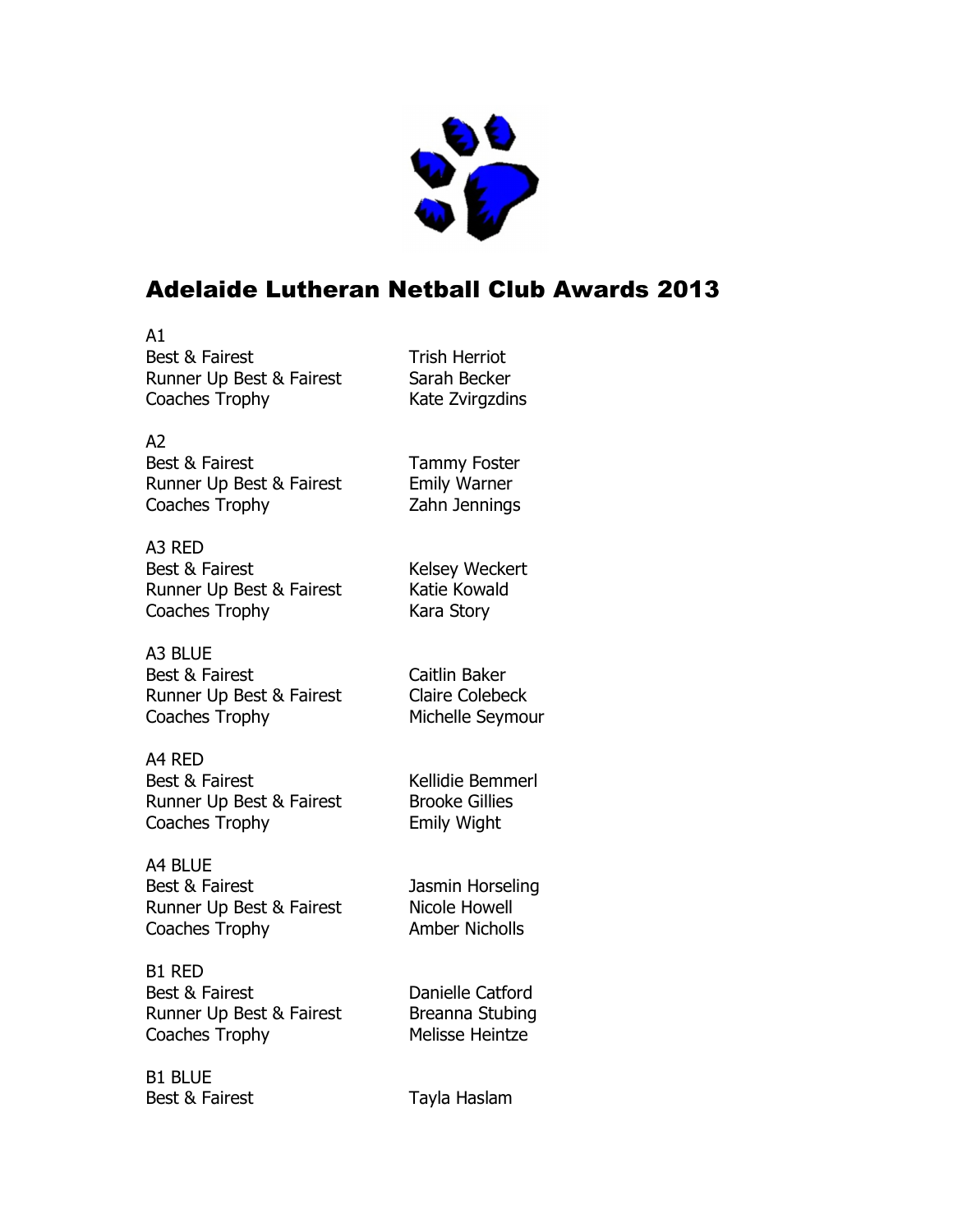Runner Up Best & Fairest Hayley Webber Coaches Jenna McLennan

B2 RED Best & Fairest **Aleise** Simon Runner Up Best & Fairest Danielle Mills Coaches Steph Zrim

B2 BLUE Best & Fairest Megan Goss Runner Up Best & Fairest Anna Coote Coaches **Kallie Lapwood** 

B3 RED Best & Fairest Chelsea Lucas Runner Up Best & Fairest Samantha Blight Coaches Lorena Barilla

B3 BLUE Best & Fairest Samantha Nicholson Runner Up Best & Fairest Kiran Groom Coaches Trophy Gabrielle Sare

B4 RED Best & Fairest Kerryn Obst Runner Up Best & Fairest Ellie Siegert Coaches Trophy Vyla Ellis

B4 BLUE Best & Fairest Katelyn Wright Runner Up Best & Fairest Louise Bothe Coaches Trophy Kelly Goodwin

B6 RED Best & Fairest **Philippa Keys** 

B6 BLUE Best & Fairest Lauren Whyte Runner Up Best & Fairest Donna Harper

Best & Fairest **Internal Partington** Coaches **Hayley Siviour** 

 Gemma Brunckhorst Coaches Coaches Charlotte Wallace

## PREMIERSHIP MEDALS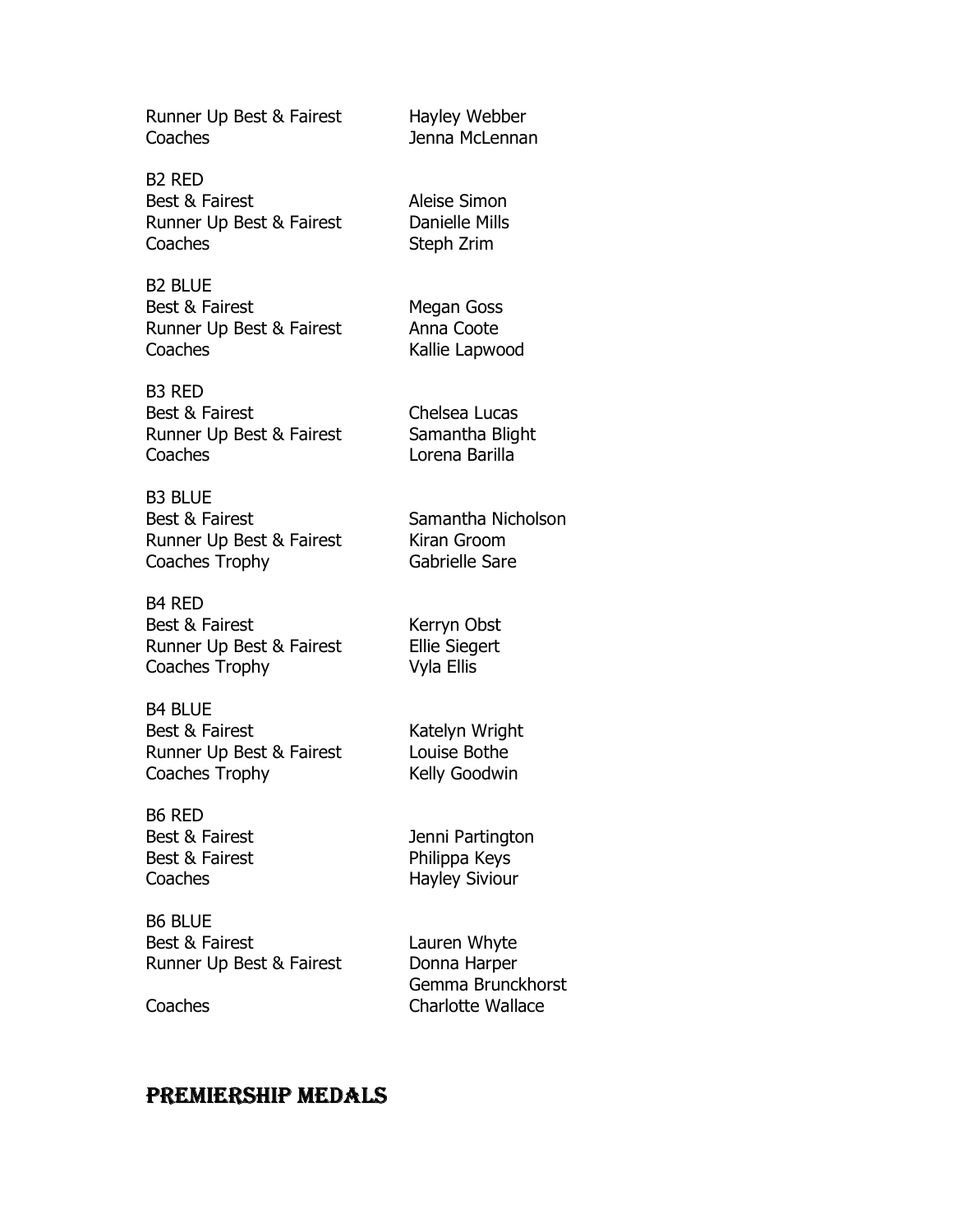Adelaide Lutheran Netball Club A4 BLUE Premiers 2013 Jayelen Reed April Dunstan Jasmin Horseling Nicole Howell McKeely Maney Amber Nicholls Heidi Ware Hannah Wandel Belinda Modra

Adelaide Lutheran Netball Club B2 RED Premiers 2013 Daniel Barker Hayley Bell Emma Caddy Meghan Fitzpatrick Danielle Mills Aleise Simon Kerstin Tromans Hayley Zippel Stephanie Zrim Emma Barker

Adelaide Lutheran Netball Club B4 RED Premiers 2013 Kate Plew Kristine Wood Lauren Ashton Caitlin Del Zoppo Vyla Ellis Kerryn Obst Vanessa Rooke Ellie Siegert Lydia Sealey Brittany Shepherd Renae White

Best on court medal Adelaide Lutheran Netball Club A4 RED Grand Final 2013 Best On Court Brooke Gilles